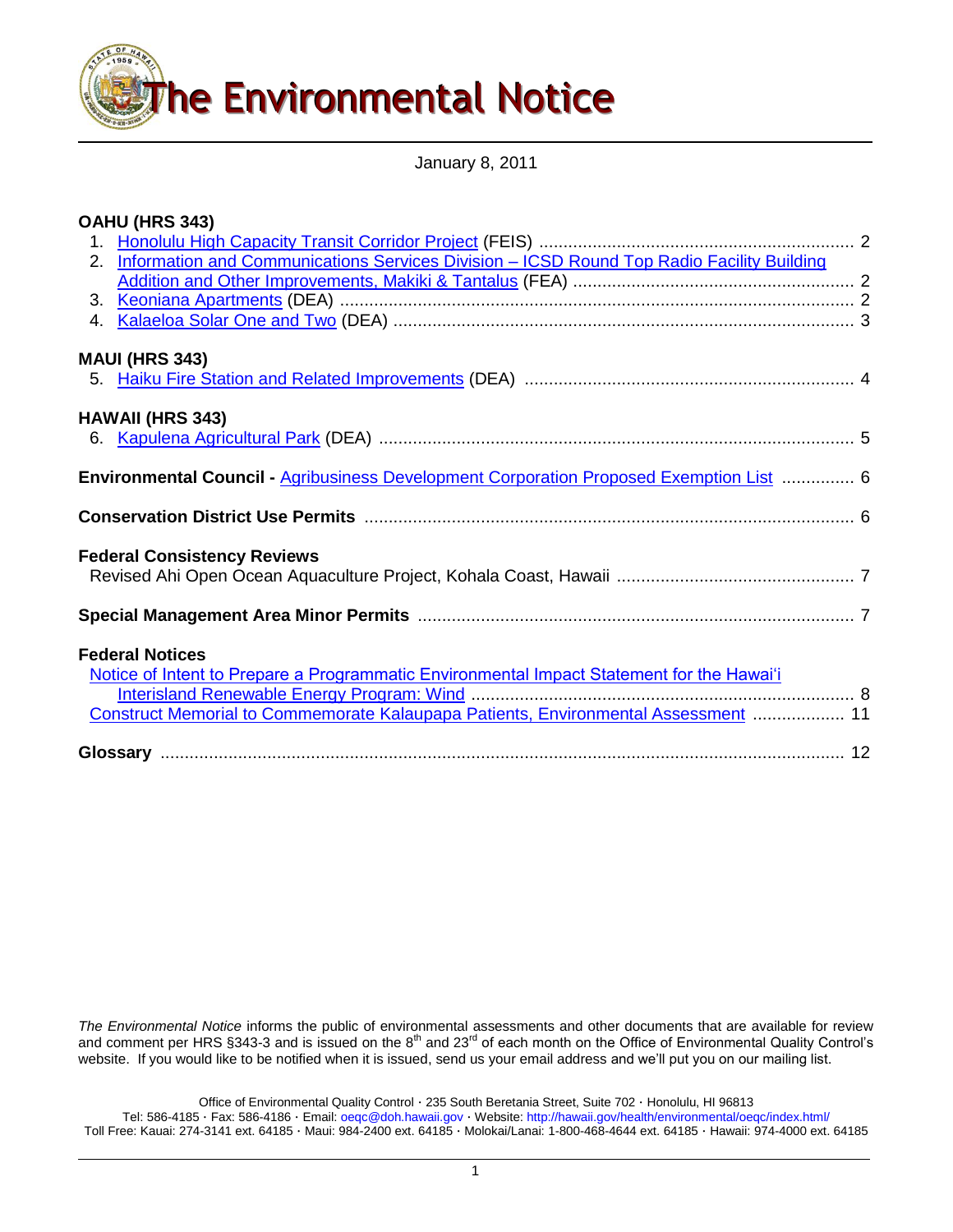# **OAHU (HRS 343)**

# **1. [Honolulu High Capacity Transit Corridor Project](http://oeqc.doh.hawaii.gov/Shared%20Documents/Forms/AllItems.aspx?RootFolder=%2fShared%20Documents%2fEA_and_EIS_Online_Library%2fOahu%2f2010s%2f2010-07-08-OA-FEIS-HONOLULU-HIGH-CAPACITY-TRANSIT-CORRIDOR&View=%7bC0C5C897-3066-4821-864E-36FB3D77F5D5%7d) (FEIS)**

The Governor accepted the Final Environmental Impact Statement for the subject project. The notice of availability was previously listed in the [July 8, 2010](http://oeqc.doh.hawaii.gov/Shared%20Documents/Environmental_Notice/Archives/2010s/2010-07-08.pdf) Environmental Notice.

**2. [Information and Communications Services Division –](http://oeqc.doh.hawaii.gov/Shared%20Documents/EA_and_EIS_Online_Library/Oahu/2010s/2011-01-08-OA-FEA-Round-Top-Radio.pdf) ICSD Round Top Radio Facility Building [Addition and Other Improvements, Makiki & Tantalus](http://oeqc.doh.hawaii.gov/Shared%20Documents/EA_and_EIS_Online_Library/Oahu/2010s/2011-01-08-OA-FEA-Round-Top-Radio.pdf) (FEA)**

| Island:            | Oahu                                                                                   |  |  |
|--------------------|----------------------------------------------------------------------------------------|--|--|
| District:          | Honolulu                                                                               |  |  |
| TMK:               | $2 - 5 - 19:03$ (por.)                                                                 |  |  |
| <b>Permits:</b>    | <b>Conservation District Use Application; Building</b>                                 |  |  |
|                    | <b>Proposing/Determination</b>                                                         |  |  |
| Agency:            | Dept of Accounting and General Services, 1151 Punchbowl Street, Honolulu, HI 96813.    |  |  |
|                    | Daniel Jandoc, 586-0476                                                                |  |  |
| <b>Consultant:</b> | Wilson Okamoto Corp., 1907 South Beretania Street, Suite 400, Honolulu, HI 96826. John |  |  |
|                    | L. Sakaguchi, 946-2277                                                                 |  |  |
| <b>Status:</b>     | Finding of No Significant Impact. There is no comment period                           |  |  |

The Department of Accounting and General Services Information and Communications Services Division- ICSD Radio Facility Addition and Other Improvements would occupy 2,067.5 square feet (0.047 acres) adjacent to the existing ICSD Round Top Radio Facility, off Round Top Drive within the boundaries of Puu Ualakaa State Wayside in Makiki, Honolulu, Oahu. The project includes construction of 1) an approximately 484-square foot by 12-foot high building to include a power and equipment room and an emergency generator room; and 2) other related improvements, including a retaining wall with security fencing, a block wall fence with simulated masonry veneer, an above-ground diesel fuel tank, and drainage improvements for the Department of Accounting and General Services Information and Communication Service Division to support the Hawaiian Digital Microwave Radio System. Other agencies supported within the ICSD Round Top Radio facility include Civil Defense, the Department of Health, the Department of Public Safety, and the University of Hawaii. Circuits that pass through the equipment in the existing facility also support the shared State and Federal Anuenue statewide microwave communication system.

Since the project site has been previously cleared, construction activities would primarily be related to construction of the fenced-in-compound, the building, and the fuel tank. These activities will create dust and noise while work occurs on the project site. Once operational, the only activity would be visits by government employees and contract service personnel to perform periodic monitoring and maintenance functions.

## **3. [Keoniana Apartments](http://oeqc.doh.hawaii.gov/Shared%20Documents/EA_and_EIS_Online_Library/Oahu/2010s/2011-01-08-OA-DEA-Keoniana-Apt.pdf) (DEA)**

| Island:<br><b>District:</b><br>TMK:<br><b>Permits:</b> | Oahu.<br><b>Honolulu</b><br>2-6-15:67, 68<br>Special District, Building, Grading, Construction Dewatering, Excavate Public Right-of-<br>Way, Sewer Connection, Certificate of Occupancy, Water and Water System<br>Requirements, Street Usage, Variance from Pollution Controls, NPDES, Historic Site |
|--------------------------------------------------------|-------------------------------------------------------------------------------------------------------------------------------------------------------------------------------------------------------------------------------------------------------------------------------------------------------|
| <b>Applicant:</b>                                      | Review<br>Keoniana Partnership Ltd, 2702 Pali Hwy, Honolulu, HI 96817. Stanford Lee, 440-2780                                                                                                                                                                                                         |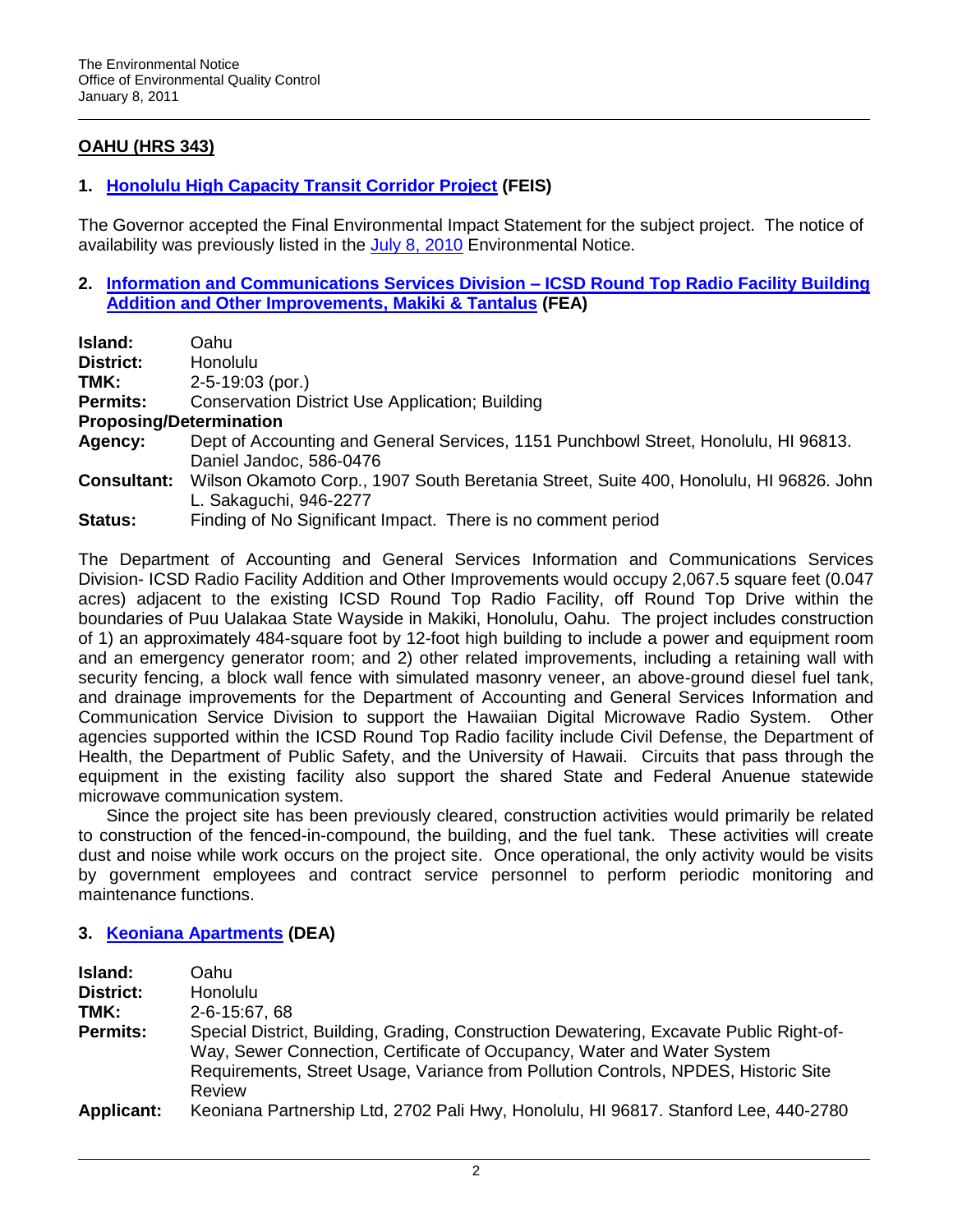## **Approving**

| Agency:            | Dept of Planning and Permitting, City and County of Honolulu, 650 South King Street, |  |  |  |
|--------------------|--------------------------------------------------------------------------------------|--|--|--|
|                    | Honolulu, HI 96813. Lin Wong, 768-8033                                               |  |  |  |
| <b>Consultant:</b> | Gerald Park Urban Planner, 95-595 Kanamee Street #324, Mililani, HI 96789. 625-9626  |  |  |  |
| <b>Status:</b>     | Anticipated Finding of No Significant Impact. Comments are due on Feb 6, 2011. Send  |  |  |  |
|                    | comments to the Applicant, with copies to the Approving Agency and Consultant        |  |  |  |

The applicant proposes to demolish two existing single-family dwellings and construct a new three-story multifamily dwelling on four jointly developed lots (two parcels) in Waikiki. Site work to include demolition and construction will raise dust, generate noise, alter the existing landform, contribute to traffic on nearby streets, and create temporary traffic delays on Keoniana Street when material are unloaded and utility connections made in the road right-of-way. Existing tenants of the two buildings will have to vacate the premises. Construction dewatering may be required because of the high water table. The structure will be supported on concrete piles thus pile driving noise will be audible for a minimum of one month.

Long-term impacts include adding twelve rental apartment units to the housing and rental apartment inventory in Waikiki. The municipal sewer system is at capacity but will be able to accommodate direct and delayed discharge during non-peak hours. Surface runoff in excess of existing runoff will be directed into open space and landscaped areas and allowed to evaporate or percolate into the ground. The three-story building is comparable in height to adjoining walk-up apartment buildings. Its pitched roof, overhangs on four sides, and absence of exterior walkways and apartment entries on the exterior will make the structure appear to be a large dwelling rather that an apartment building. Trees and palms and colorful shrubs will contribute to a Hawaiian "sense of place".

## **4. [Kalaeloa Solar One and Two](http://oeqc.doh.hawaii.gov/Shared%20Documents/EA_and_EIS_Online_Library/Oahu/2010s/2011-01-08-OA-DEA-Kalaeloa-Solar.pdf) (DEA)**

| Island:                                                                                                                       | Oahu                                                                                                                                                                  |  |  |
|-------------------------------------------------------------------------------------------------------------------------------|-----------------------------------------------------------------------------------------------------------------------------------------------------------------------|--|--|
| District:                                                                                                                     | Ewa                                                                                                                                                                   |  |  |
| TMK:                                                                                                                          | $[1]$ 9-1-13:28 (por)                                                                                                                                                 |  |  |
| <b>Permits:</b>                                                                                                               | Grading and grubbing                                                                                                                                                  |  |  |
| <b>Applicant:</b>                                                                                                             | Keahole Solar Power, LLC, 2660 Waiwai Loop, Honolulu, HI 96819. Sheldon Char,<br>Project Executive, 729-2300                                                          |  |  |
| <b>Approving</b>                                                                                                              |                                                                                                                                                                       |  |  |
| Agency:                                                                                                                       | Dept of Hawaiian Home Lands, PO Box 1879, Honolulu, HI 96805. Todd Gray, 620-9460                                                                                     |  |  |
| TEC Inc., 1003 Bishop Street Suite 1550, Honolulu, HI 96813. Faith Caplan, Project<br><b>Consultant:</b><br>Manager, 528-1445 |                                                                                                                                                                       |  |  |
| Status:                                                                                                                       | Anticipated Finding of No Significant Impact. Comments are due on Feb. 6, 2011. Send<br>comments to the Applicant, with copies to the Approving Agency and Consultant |  |  |

Keahole Solar Power, LLC (KSP) is proposing to construct two 5 megawatt (MW) renewable energy facilities in Kalaeloa, Oahu, Hawaii. The Kalaeloa Solar One project would use concentrating solar power (CSP) thermal technology and Kalaeloa Solar Two would use photovoltaic (PV) power to generate power. The electricity would feed into the existing Hawaiian Electric Company (HECO) power grid. The project supports the State of Hawaii Clean Energy Initiative goal of having 70 percent of the States' energy come from renewable sources by 2030. Currently, the electrical load profile on the island of Oahu is 350 MW peak, with approximately 80 MW of electricity generated from renewable sources, most of which is from solar powered PV panels.

The proposed project location (approximately 80-acres) is in the northwest portion of the Kalaeloa Community Development District, redevelopment of which is the responsibility of Hawaii Community Development Authority. The Kalaeloa Solar One project would include a solar thermal array of approximately 10,800 Sopogy™ CSP collectors and Kalaeloa Solar Two an array of approximately 18,600 SunPower™ PV panels. There would be minor support facilities associated with each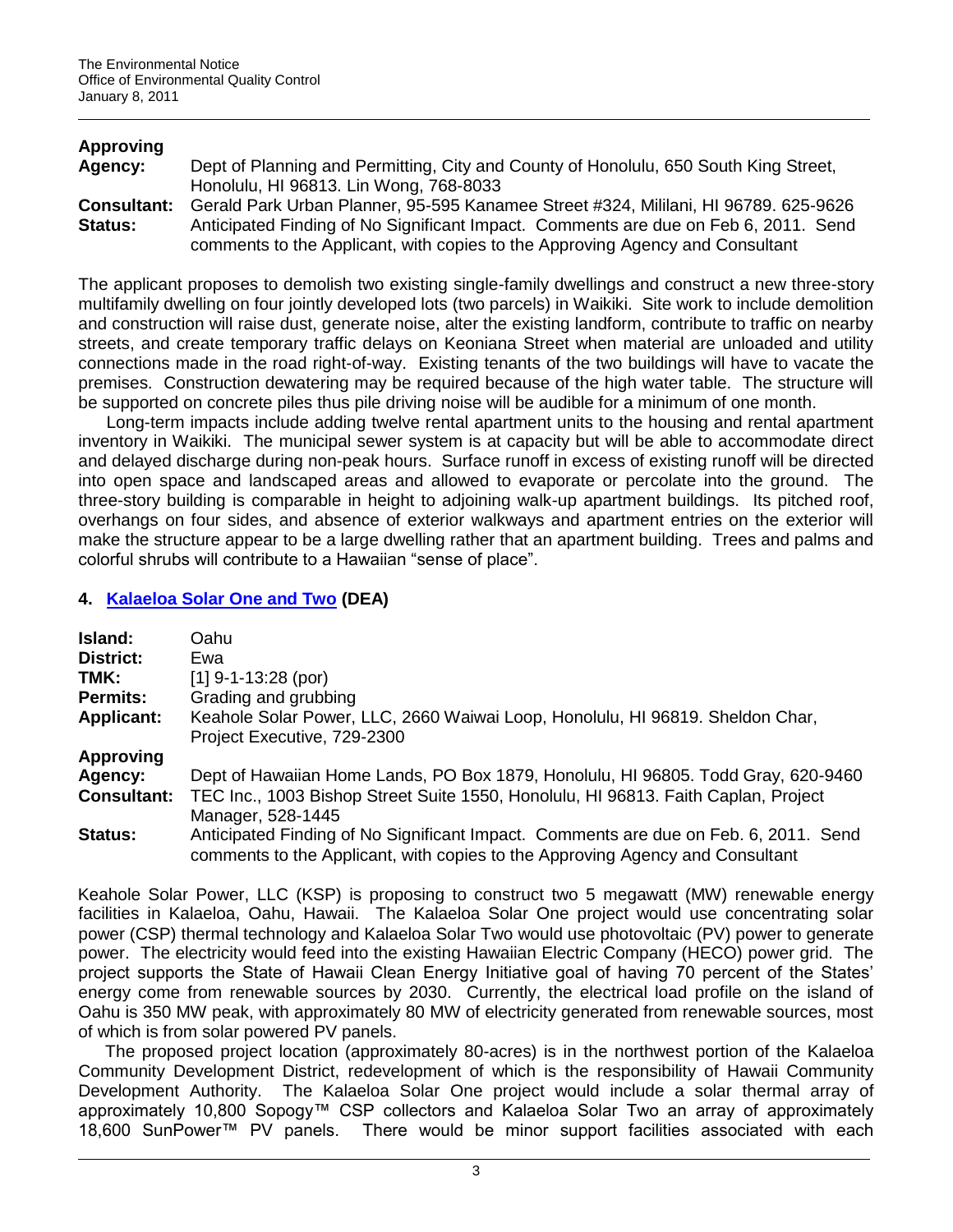technology. Each technology would generate 5 MW of electricity to be provided to HECO under separate power purchase agreements. The technologies would operate independently, but share a substation proposed onsite. The CSP collectors and PV panels track the sun east to west during the day. The CSP collectors focus the sunlight on an absorber pipe that is filled with organic thermal oil that increases temperature while being conveyed through the rows of CSP collectors. The heated fluid drives an engine to produce electricity for the existing HECO power grid. The PV panels provide electricity directly to the existing power grid. Approximately 30 full time employees would be required to operate the CSP facility seven days per week. The PV system is operated remotely and no onsite personnel would be required. The proposed action includes vegetation removal and minor grading, assembling and mounting the CSP collectors and PV panels, and constructing two CSP support buildings, concrete pads for equipment, perimeter fencing and a substation.

The project would have beneficial socioeconomic impacts. No significant adverse impacts are anticipated to air quality, noise, geology and soils, land use, socioeconomics and traditional cultural practices, hazardous materials and waste, visual resources, biological, and utilities and public services. With implementation of best management practices and adherence to existing laws and regulations, potential impacts to water would be avoided. Archaeological sites have been identified within the proposed development area and consultation with State Historic Preservation Division (SHPD) is ongoing. No negative impacts to significant archaeological resources are anticipated under the proposed action, since the approach is to maintain the integrity of all six sites for interpretation through a combination of preservation and data recovery. Archaeological monitoring and inadvertent burial treatment measures are also proposed to ensure that no significant adverse impacts occur to cultural resources during construction. A Finding of No Significant Impact is anticipated.

# **MAUI (HRS 343)**

# **5. [Haiku Fire Station and Related Improvements](http://oeqc.doh.hawaii.gov/Shared%20Documents/EA_and_EIS_Online_Library/Maui/2010s/2011-01-08-MA-DEA-Haiku-Fire-Station.pdf) (DEA)**

| Island:<br><b>District:</b><br>TMK: | Maui<br>Makawao<br>$(2)$ 2-7-07:08(por.)                                                                                                                                                                                                                                                                                                                                                                                                                                                                                                                                                                          |
|-------------------------------------|-------------------------------------------------------------------------------------------------------------------------------------------------------------------------------------------------------------------------------------------------------------------------------------------------------------------------------------------------------------------------------------------------------------------------------------------------------------------------------------------------------------------------------------------------------------------------------------------------------------------|
| <b>Permits:</b>                     | State Land Use Commission District Boundary Amendment; Community Plan<br>Amendment; County Change in Zoning; Construction (Grubbing, Grading and Work to<br>Perform on County/State Highway); Section 404 Dept of Army Permit, as applicable<br>(waterline gulch crossing only); Section 401 Water Quality Certification, as applicable<br>(waterline gulch crossing only); Coastal Zone Management Consistency Determination, as<br>applicable (waterline gulch crossing only); Stream Channel Alteration, as applicable<br>(waterline gulch crossing); NPDES, as applicable; and Community Noise, as applicable |
| <b>Proposing/Determination</b>      |                                                                                                                                                                                                                                                                                                                                                                                                                                                                                                                                                                                                                   |
| Agency:                             | County of Maui, Dept of Fire and Public Safety, 200 Dairy Road, Kahului, HI 96732. Lee<br>Mainaga, Fire Services Officer, 270-7561                                                                                                                                                                                                                                                                                                                                                                                                                                                                                |
| <b>Consultant:</b>                  | Munekiyo & Hiraga, Inc., 305 High Street, Suite 104, Wailuku, HI 96793. Mark Alexander<br>Roy, AICP, Program Manager, 244-2015                                                                                                                                                                                                                                                                                                                                                                                                                                                                                    |
| <b>Status:</b>                      | Anticipated Finding of No Significant Impact. Comments are due on Feb 6, 2011. Send<br>comments to the Determination Agency and Consultant                                                                                                                                                                                                                                                                                                                                                                                                                                                                        |

The County of Maui, Department of Fire and Public Safety (DF&PS) proposes the construction of a new 7,528 square foot fire station and related improvements on a 6.1-acre parcel of land located in the vicinity of the intersection of Hana Highway and East Kuiaha Road in Haiku, Maui. The proposed facility will incorporate state-of-the-art functional and technological elements to ensure that services delivered meet the life safety mandate of the DF&PS. The fire station will also be designed according to sustainable design principles and will undergo certification through the U.S. Green Building Council's (USGBC)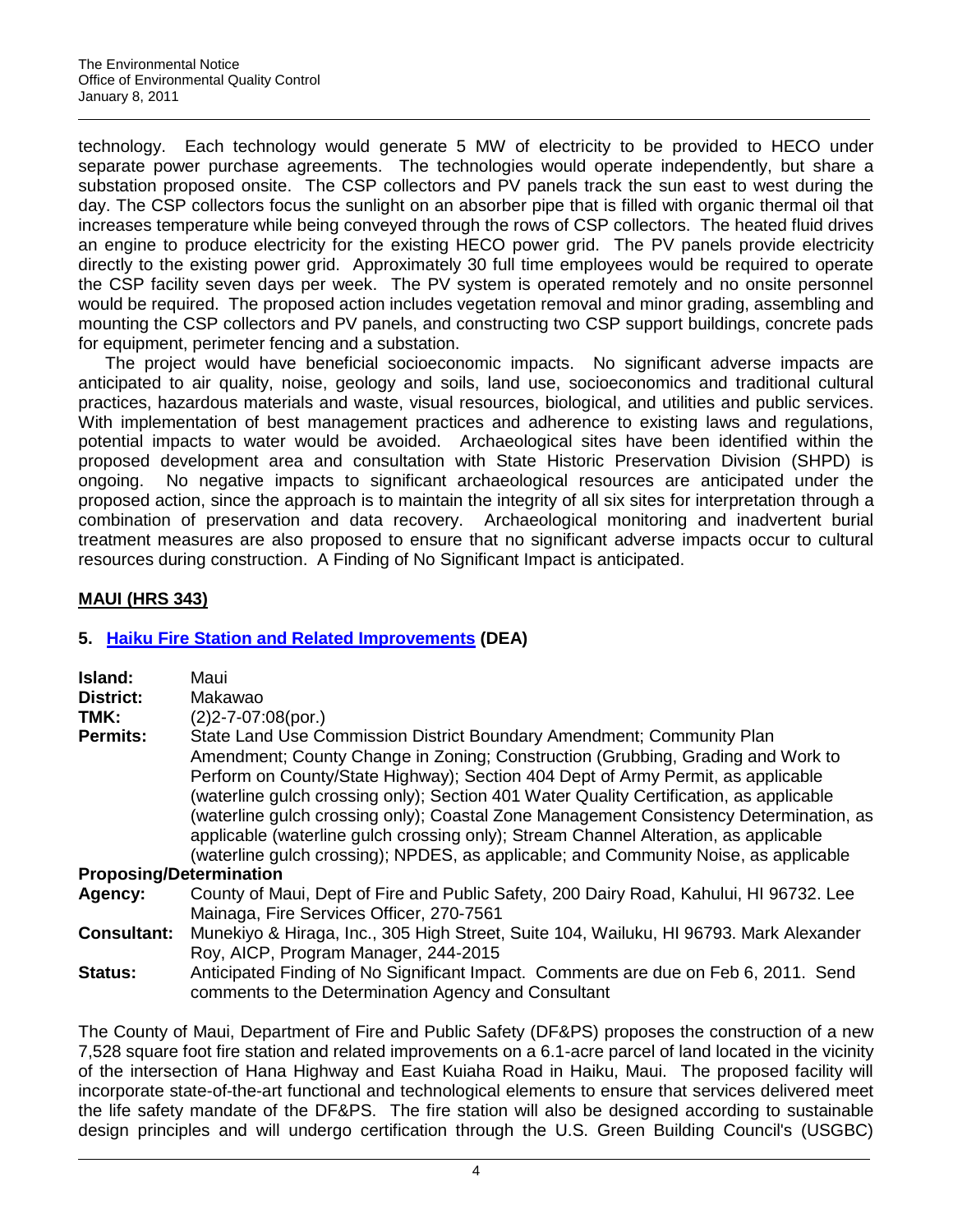Leadership in Energy and Environmental Design (LEED) green building rating system. Implementation of this facility will enhance the County of Maui's ability to provide fire prevention suppression and protection services to residents and businesses throughout the Haiku area.

The project site is designated "Agricultural" by the State Land Use Commission, the Paia-Haiku Community Plan and Maui County Zoning. To enable project implementation, District Boundary Amendment, Community Plan Amendment and Change in Zoning applications will be initiated and processed by the County of Maui, Department of Planning for the 6.1-acre project site.

Inasmuch as the proposed project involves amendment to the Paia-Haiku Community Plan, use of County lands and funds and installation of driveway and utility improvements within State and Countyowned roadways, an Environmental Assessment (EA) is being prepared pursuant to Chapter 343, Hawaii Revised Statutes (HRS). The DF&PS will serve as the approving agency for the EA. The proposed project is not anticipated to create any significant adverse impacts on the environment. Further, there are no significant cumulative or secondary impacts associated with the proposed action.

# **HAWAII (HRS 343)**

## **6. [Kapulena Agricultural Park](http://oeqc.doh.hawaii.gov/Shared%20Documents/EA_and_EIS_Online_Library/Hawaii/2010s/2011-01-08-HA-DEA-Kapulena-Ag-Park.pdf) (DEA)**

| Island:            | Hawaii                                                                                |
|--------------------|---------------------------------------------------------------------------------------|
| District:          | Hamakua                                                                               |
| TMK:               | (3) 4-7-05:01, 02 & 03, 4-7-06:01, 05, 06, 07, 10, 18, 20                             |
|                    | <b>Proposing/Determination</b>                                                        |
| Agency:            | County of Hawaii, Dept of Finance, 25 Aupuni Street, Suite 2103, Hilo, HI 96720-4252. |
|                    | Nancy Crawford, Director                                                              |
| <b>Consultant:</b> | PBR Hawaii & Associates, Inc., 1001 Bishop Street, Suite 650, Honolulu, HI 96734. Ph. |
|                    | 521-5631 or cfernandez@pbrhawaii.com                                                  |
| <b>Status:</b>     | Anticipated Finding of No Significant Impact. Comments are due on Feb. 6, 2011. Send  |
|                    | comments to the Determination Agency and Consultant                                   |

The Hawaii County Department of Finance proposes to permit or lease the subject property as an agricultural park. The purpose of the agricultural park is to: develop and demonstrate best practices for sustainable grazing operations to support the grass-fed beef industry; test alternative orchard crops for production; provide incubator opportunities for value-added products; and provide training in cultivation and business practices. The proposed activities may include: grazing; agricultural production; and possibly silviculture. In addition, educational activities are planned. Educational activities may include sheds to accommodate a facility for converting ironwood trees into bio-charcoal; a charcoal oven and related equipment; a shop and drying shed for wood; a still to make alcohol; an office; and a clearinghouse facility for processing produce.

Development will include: clearing existing cane roads and installing fencing to create paddocks; installation of pumping equipment to access water from the Lower Hamakua Ditch; water source development such as a well, reservoir or large-scale water catchment systems at higher elevations; and, construction of facilities to support the educational component of the park. All improvements are anticipated to occur onsite and the County will not permit any farm dwellings.

The endangered Hawaiian Hoary Bat has been detected at this site. However, due to the proposed activity and the transient nature of the bat, negative impacts to this species' habitat are not expected and no mitigation is proposed. Archaeological features identified at this site are proposed to be avoided by any new activity.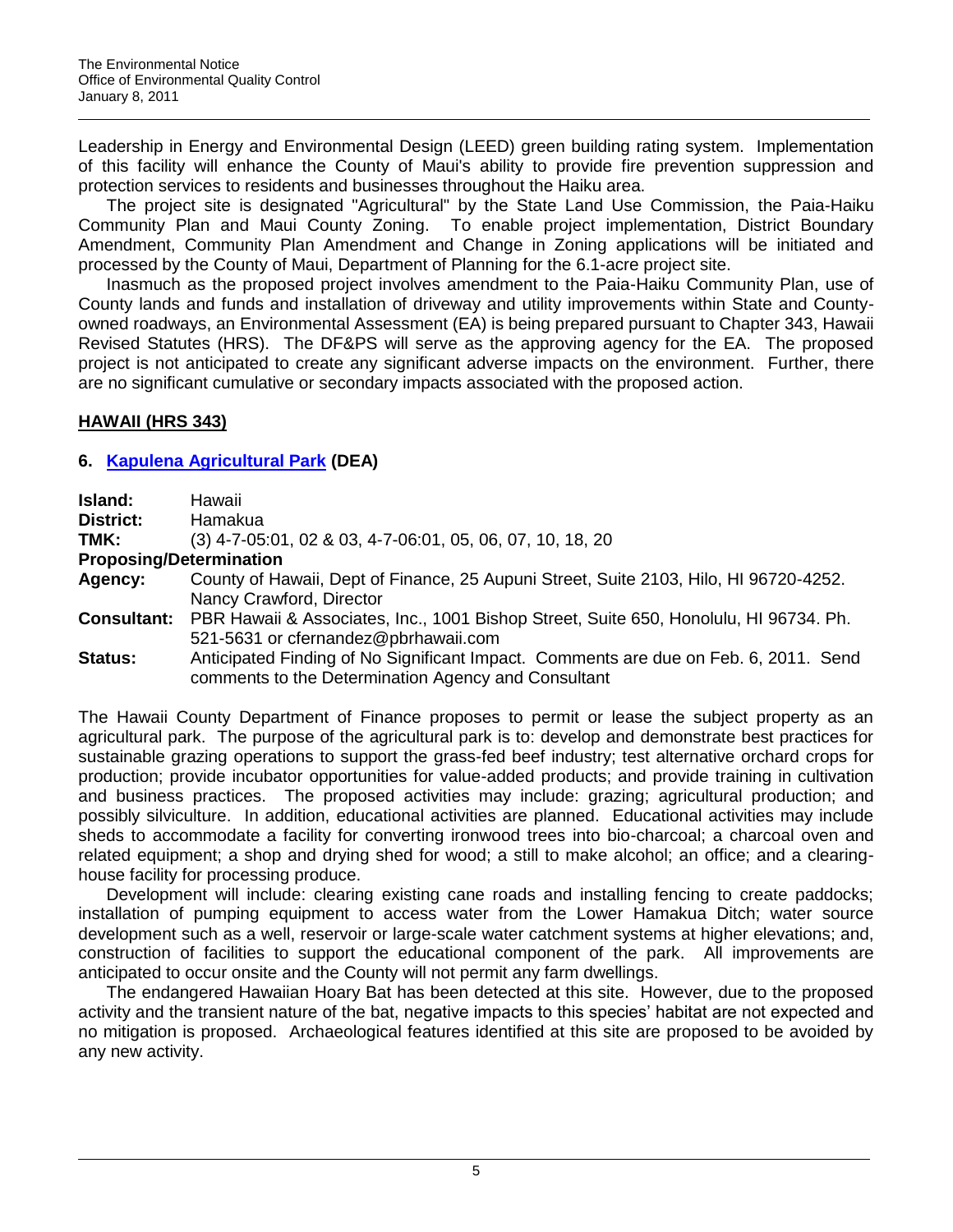## **ENVIRONMENTAL COUNCIL**

The Agribusiness Development Corporation submitted a [proposed exemption list](http://oeqc.doh.hawaii.gov/Shared%20Documents/Environmental_Council/Exemption_Lists_By_Department/State_Agencies/Dept-of-Agriculture-Agribusiness-Development-Corp-proposed-12.10.pdf) to the Environmental Council for review and concurrence. The 30-day comment period ends on Feb 6, 2011. Send comments to the Agribusiness Development Corporation at 235 South Beretania Street, Room 205, Honolulu, HI 96813. Phone: (808) 586-0186, Fax: (808) 586-0189.

## **CONSERVATION DISTRICT USE PERMITS**

The following Conservation District Use Application (CDUA) is available for review and comment (HRS 183C and HAR 13-5). Comments and requests for notification of determinations must be submitted within 30 days of the date of this Notice. Please include the following: (1) name and address of the requestor; (2) the permit for which the requestor would like to receive notice of determination; and (3) the date the notice was published in the Environmental Notice. Send comments and requests to: Department of Land and Natural Resources, Office of Conservation and Coastal Lands, P.O. Box 621, Honolulu, HI 96809. DLNR will make every effort to notify those interested in the subject CDUA. However, it is not obligated to notify any person not strictly complying with the above requirements.

| <b>File No.:</b>            | <b>CDUA HA-3581</b>                                                                                                                                                                                             |
|-----------------------------|-----------------------------------------------------------------------------------------------------------------------------------------------------------------------------------------------------------------|
| Applicant:                  | University of Hawaii at Hilo                                                                                                                                                                                    |
| Landowner:                  | State of Hawaii                                                                                                                                                                                                 |
| Location:                   | Puako, Lalamilo, Island of Hawaii                                                                                                                                                                               |
| TMK:                        | $(3)$ 6-6-02:45                                                                                                                                                                                                 |
| Proposed Use:               | Temporary Trail/Access Road and Water Transmission Lines                                                                                                                                                        |
|                             | 343, HRS determination: The Final Environmental Assessment (FEA) was published in OEQC's<br>Environmental Notice on March 23, 2009, and the University of Hawaii at Hilo<br>was the accepting agency of the FEA |
| <b>Applicant's Contact:</b> | Thomas A. Fee of Helber Hastert & Fee, 545-2055                                                                                                                                                                 |
| <b>File No.:</b>            | <b>CDUA MA-3577</b>                                                                                                                                                                                             |
| Applicant:                  | Kivette Koeppe, Senior Associate, Munekiyo and Hiraga, Inc., 305 High<br>Street, Suite 104, Wailuku, HI 96793                                                                                                   |
| Location:                   | Olowalu, Lahaina District Maui                                                                                                                                                                                  |
| TMK:                        | 2-4-8-03:46                                                                                                                                                                                                     |
| Proposed Action:            | <b>Construct Martin Single Family Residence</b>                                                                                                                                                                 |
| 343, HRS determination:     | The FEA was published on June 23, 2008 in the Environmental Notice                                                                                                                                              |
| <b>Applicant's Contact:</b> | Same as above                                                                                                                                                                                                   |
| File No.:                   | <b>CDUA KA-3573</b>                                                                                                                                                                                             |
| Applicant:                  | C/o Laurel Bennett, 5780 A Hauiki Road, Kapaa, HI 96746                                                                                                                                                         |
| Location:                   | Waioli Valley, Hanalei District, Kauai                                                                                                                                                                          |
| TMK:                        | 4-5-5-08:02                                                                                                                                                                                                     |
| Proposed Action:            | Proposed access and utility easement over state-owned land                                                                                                                                                      |
| 343, HRS determination:     | The proposed use is exempt per Sec 11-200-8(1), HAR                                                                                                                                                             |
| <b>Applicant's Contact:</b> | Same as above                                                                                                                                                                                                   |

## **FEDERAL CONSISTENCY REVIEWS**

The Hawaii Coastal Zone Management (CZM) Program has received the above federal actions to review for consistency with the CZM objectives and policies (HRS 205A). Public notice is pursuant to Section 306(d)(14) of the National Coastal Zone Management Act of 1972, as amended. For more information,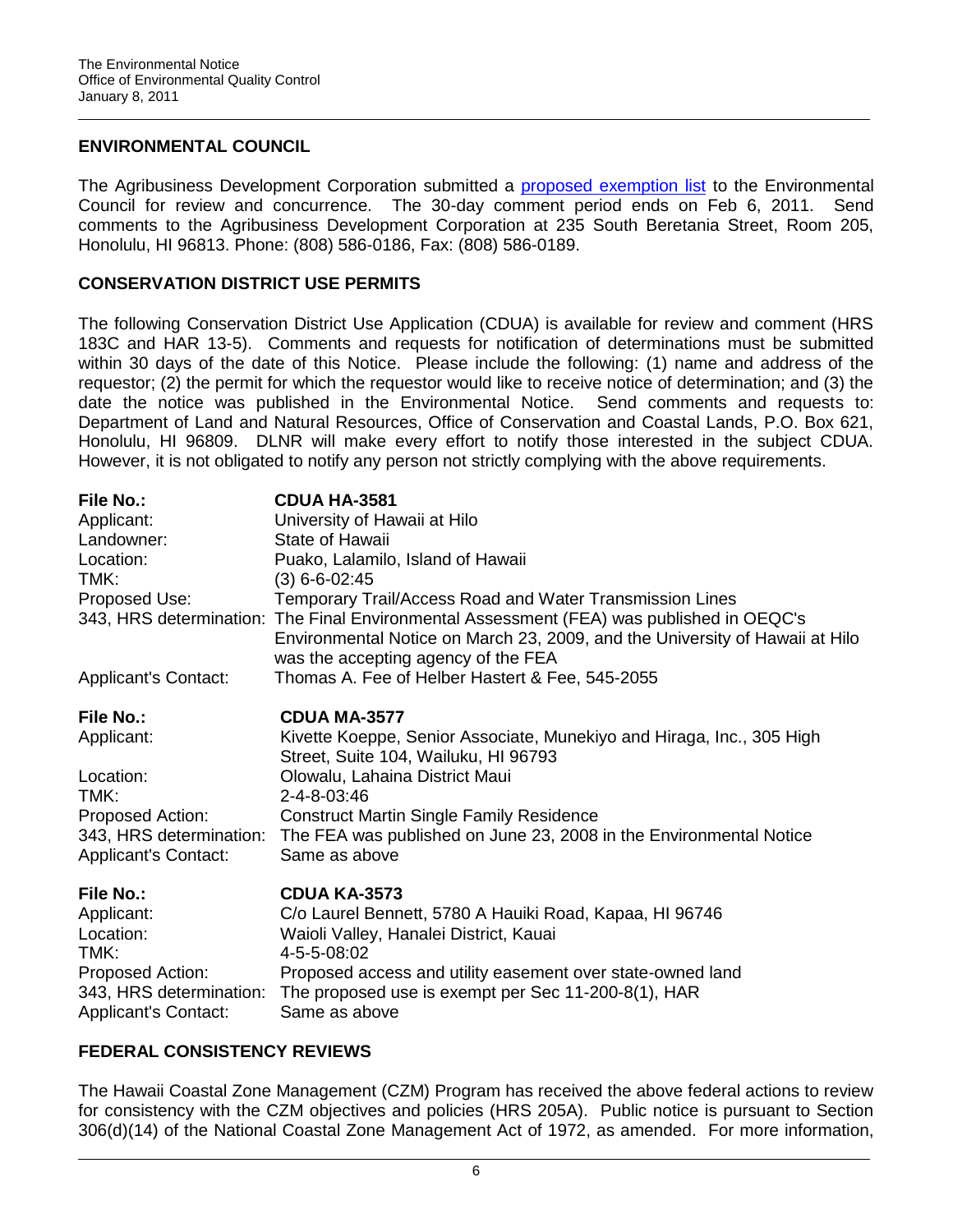call John Nakagawa at 587-2878. Neighbor islands call toll-free: Kauai: 274-3141 x72878, Lanai and Molokai: 468-4644 x72878, Maui: 984-2400 x72878, or Hawaii: 974-4000 x72878. Federal deadlines require that comments be received by the date specified. Send comments to: Office of Planning, Department of Business, Economic Development and Tourism, P.O. Box 2359, Honolulu, HI 96804. Email: [jnakagaw@dbedt.hawaii.gov](mailto:jnakagaw@dbedt.hawaii.gov) or Fax: (808) 587-2899.

# **Revised Ahi Open Ocean Aquaculture Project, Kohala Coast, Hawaii**

Applicant: Hawaii Oceanic Technology, Inc.

Contact: Mr. Bill Spencer, (808) 225-3579

**SPECIAL MANAGEMENT AREA (SMA) MINOR PERMITS**

Federal Action: Federal Permit

Federal Agency: U.S. Army Corps of Engineers

Location: Offshore 2.6 nautical miles SW of Malae Point, North Kohala, Hawaii

CZM Contact: John Nakagawa, 587-2878, *jnakagaw@dbedt.hawaii.gov* 

Proposed Action: The original Ahi Aquaculture Project, which was for 12 Oceansphere aquaculture cages, was terminated by the Office of Planning on October 5, 2010 because the original Department of the Army (DA) Permit proposal was withdrawn. Subsequently, a new CZM federal consistency application was submitted for a revised Ahi Aquaculture Project. The revised proposal requests a five year DA Permit from the Army Corps of Engineers to implement the project in the following three phases: (1) deploy a 1:20 scale prototype Oceansphere equipped with a command and control module for 6 months to collect data on currents and forces on the sphere, measure temperature, salinity, and depth at the site, and test netting and construction materials and how they respond to biofouling; (2) test Initial Demonstration System and raise 44,100 tuna over a 16 month duration involving 2 submersible net pens (167 feet diameter, 80 feet height), an auto feed buoy, and tuna cultivation and water quality monitoring systems; (3) test deployment and operation of a single Oceansphere (55 meter diameter), which is a selfcontained unit that is held in position by an on-board navigational and propulsion system without tethering lines, and raise 45, 426 tuna over a 16 month period. Comments Due: January 24, 2011

| SPECIAL MANAGEMENT ANEA (SMA) MINON FENMITS |                                                |                                |  |
|---------------------------------------------|------------------------------------------------|--------------------------------|--|
| <b>Location (TMK)</b>                       | <b>Description (File No.)</b>                  | <b>Applicant/Agent</b>         |  |
| Oahu: Kakaako                               | Repair of Potholes, Installation of Fencing    | <b>Hawaii Community</b>        |  |
| (2-1-15:09 & 35; 2-1-58:59,                 | and Gates, and Storage of Construction         | <b>Development Authority</b>   |  |
| 60 & 95)                                    | Materials and Equipment (SMA/10-13)            |                                |  |
| Oahu: Waianae                               | <b>Construct Concrete Foundation Block and</b> | <b>WSP Lincolne Scott/Plan</b> |  |
| $(8-5-15:01; 8-5-02:18)$                    | Six-foot High Chain-link Fence (2010/SMA-      | Pacific, Inc.                  |  |
|                                             | 49)                                            |                                |  |
| Oahu: Sand Island                           | Honolulu Seawater Air Conditioning System      | Honolulu Seawater Air          |  |
| $(1-5-41:06)$                               | Project Assembly Staging Area (2010/SMA-       | Conditioning/TEC Inc.          |  |
|                                             | 52)                                            |                                |  |
| Oahu: Kalaeloa                              | Site Improvements (grading) on a Vacant        | Michael Tanaka/Hida            |  |
| $(9-1-26:49)$                               | Industrial Lot (2010/SMA-55)                   | Okamoto & Associates, Inc.     |  |
| Hawaii: Puna                                | After-the-fact Grubbing and Grading, and       | Dave Warren                    |  |
| $(1 - 5 - 09:56)$                           | Landscaping and Routine Maintenance of         |                                |  |
|                                             | the Property (SMM 10-168)                      |                                |  |
| Maui: (4-6-01:09)                           | Holiday Lighting of Banyan Tree (SM2           | Lahaina Town Action            |  |
|                                             | 20100082)                                      | Committee                      |  |
| Maui: (4-4-13:08)                           | Temporary Tent January 2011 (SM2               | Carissa Sinclair               |  |
|                                             | 20100084)                                      |                                |  |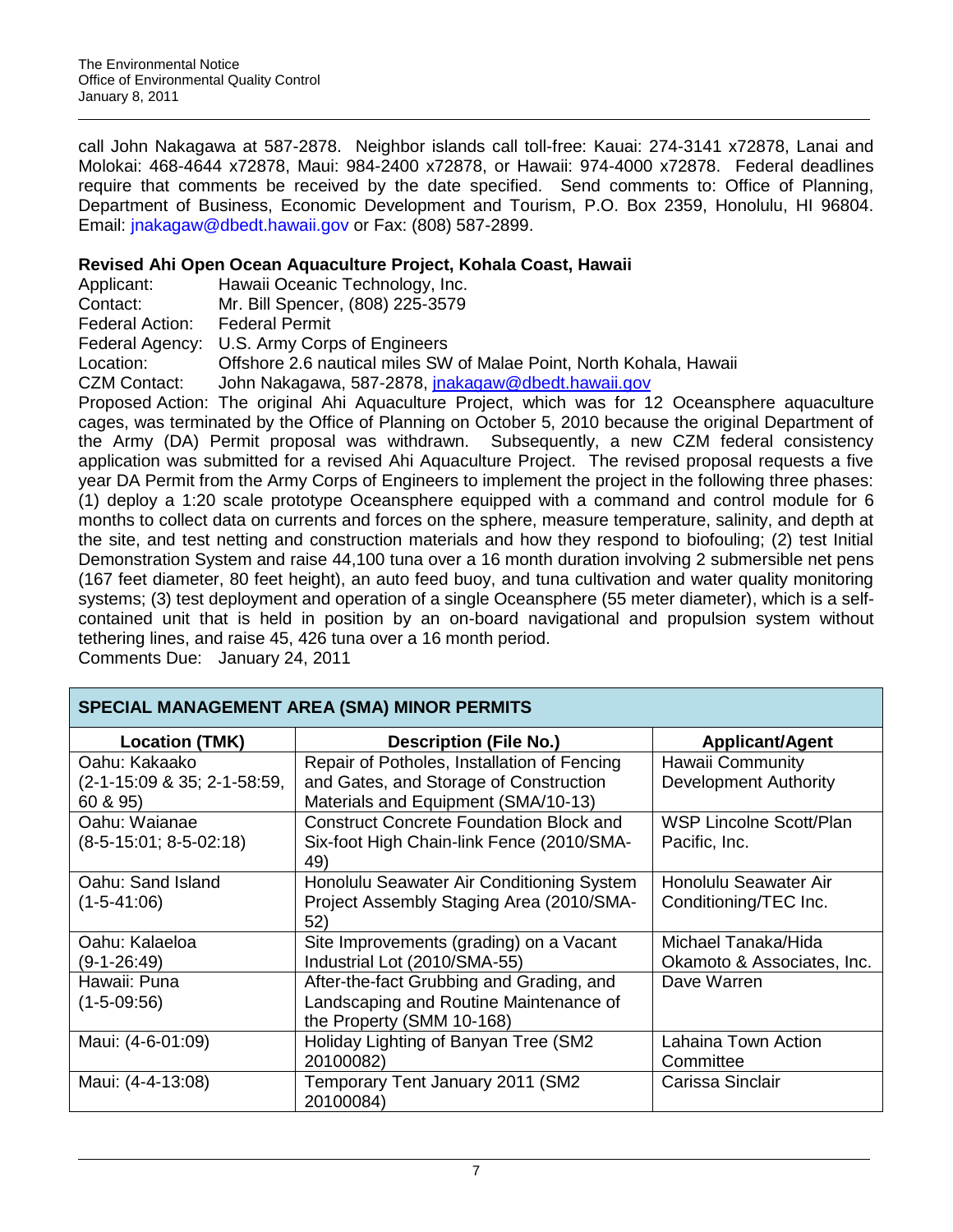| Maui: (4-2-04:37) | Temporary Tent for 2011 Hyundai Tourney                     | Maui Land & Pineapple |
|-------------------|-------------------------------------------------------------|-----------------------|
|                   | (SM2 20100085)                                              | Company, Inc.         |
| Maui: (4-6-06:23) | <b>Garage Alteration - After the Fact (SM2</b><br>20100086) | Kasprzycki, Atom      |

The SMA Minor permits above have been approved or are pending approval (HRS §205A-30). For more information, contact the appropriate county/state Planning Department. Honolulu (523-4131); Hawaii (961-8288); Kauai (241-6677); Maui (270-7735); Kakaako (Honolulu) or Kalaeloa Community Development District (587-2840).

# **FEDERAL NOTICES**

**[Notice of Intent to Prepare a Programmatic Environmental Impact Statement for the Hawai](http://www.hirep-wind.com/)**‗**i [Interisland Renewable Energy Program: Wind](http://www.hirep-wind.com/)**

**AGENCY:** Department of Energy (DOE). **ACTION:** Notice of Intent to prepare a Programmatic Environmental Impact Statement (EIS).

**SUMMARY:** DOE announces its intention to prepare a Programmatic EIS with the State of Hawai'i as joint lead agencies pursuant to the National Environmental Policy Act (NEPA) of 1969 and the Hawai'i Environmental Policy Act. The Hawai'i Interisland Renewable Energy Program: Wind Programmatic Environmental Impact Statement (hereinafter referred to as the Hawai‗i Wind EIS or the EIS) will assess the foreseeable environmental impacts which may arise from wind energy development under the Hawai'i Interisland Renewable Energy Program (HIREP). Hawai'i proposes to facilitate the development of wind-generated electric energy and the required improvements to the existing electric transmission infrastructure in Hawai'i. This EIS is the first phase of a programmatic environmental review of developing and increasing renewable energy technologies in Hawai'i.

**DATES:** The public scoping period starts with the publication of this Notice in the **Federal Register**. Comments on the scope of the EIS should be submitted by March 1, 2011. Comments e-mailed or postmarked after that date will be considered to the extent practicable. DOE and Hawai'i will hold public scoping meetings in the first quarter of 2011. Dates will be announced in the **Federal Register**, on the DOE NEPA Web site at [http://www.nepa.energy.gov,](http://www.nepa.energy.gov/) on the EIS Web site <http://www.hirep-wind.com/> and in local media at least 15 days before each meeting.

**ADDRESSES:** DOE and Hawai‗i will announce locations of scoping meetings as indicated in **DATES**. Send comments on the scope of the Hawai'i Wind EIS or a request to be added to the EIS distribution list:

- $\bullet$ By e-mail to . [hirep@dbedt.hawaii.gov.](mailto:hirep@dbedt.hawaii.gov)
- By submitting electronic comments on the EIS Web page at [http://www.hirep-wind.com.](http://www.hirep-wind.com/)
- By facsimile (fax) to 808–586–2536, Attention Allen G. Kam.
- By mail to Allen G. Kam, Esq., AICP, HIREP EIS Manager, Dept of Business, Economic Development and Tourism, Renewable Energy Branch, State Energy Office, P.O. Box 2359, Honolulu, HI 96804.

Information on the HIREP: Wind Phase is available at the EIS Web site at [http://www.hirep-wind.com.](http://www.hirep-wind.com/) This Notice of Intent, and the draft and final EIS when issued, also will be posted on the DOE NEPA Web site at [http://w](http://www.nepa.energy.gov/)ww.nepa.energy.gov. These documents and additional materials relating to this EIS will be available at:

- Hawai'i State Library, 478 South King Street, Honolulu HI 96813.
- Lāna'i Public and School Library, 555 Fraser Ave, Lāna'i City, HI 96763.
- Wailuku Public Library, 251 High Street, Wailuku, HI 96793.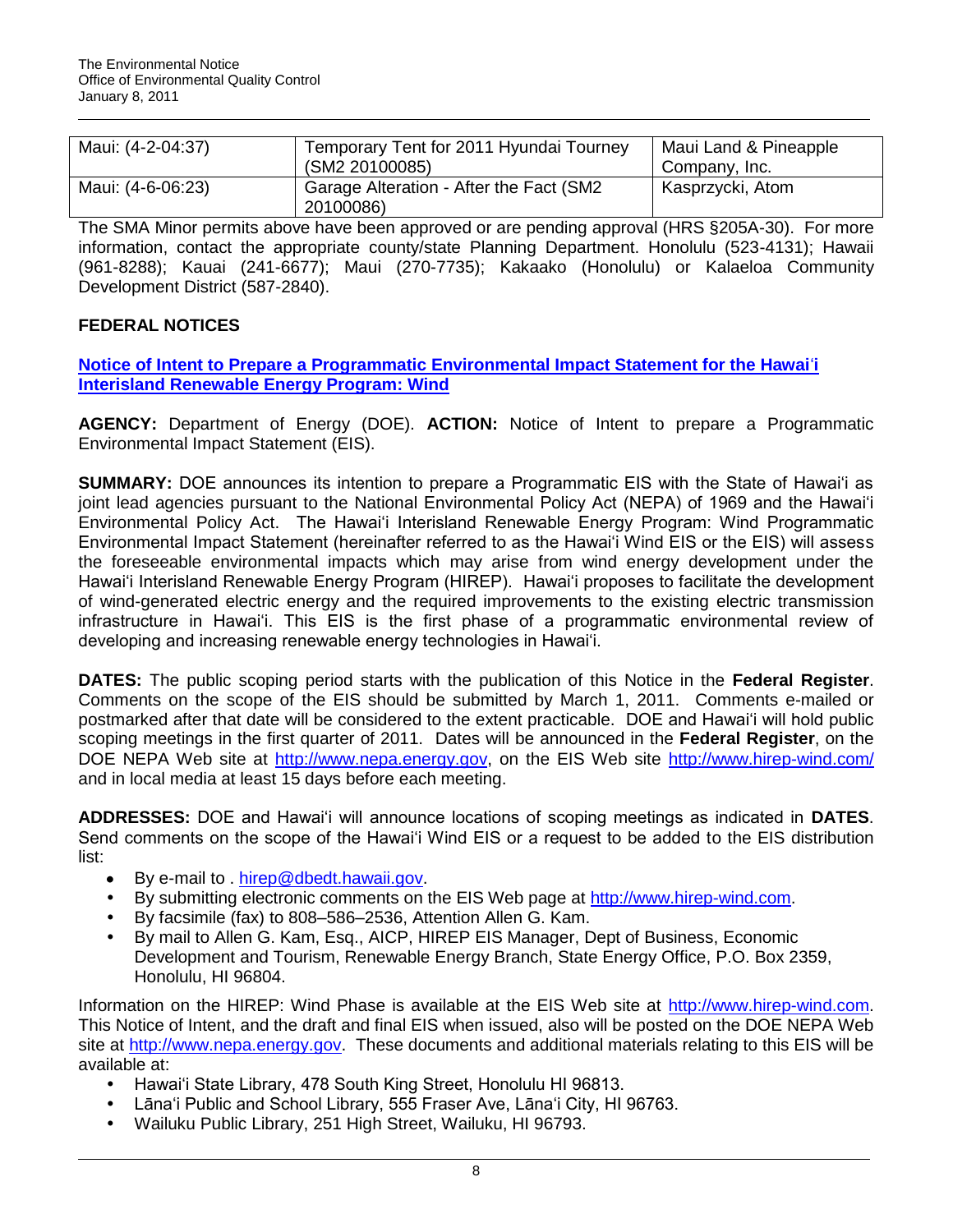- Moloka‗i Public Library, 15 Alamalama, Kaunakakai, HI 96748.
- Edwin H. Moʻokini Library, University of Hawaiʻi–Hilo, 200 West Kāwili Street, Hilo, HI 96720– 4091.
- Kailua-Kona Public Library, 75–138 Hualālai Road, Kailua-Kona, HI 96740–1704.
- Līhuʻe Public Library, 4344 Hardy Street, Līhuʻe, HI 96766.
- DOE Freedom of Information Act Public Reading Room, 1000 Independence Avenue, SW., Washington, DC 20585.

**FOR FURTHER INFORMATION CONTACT:** For information on DOE's proposed action, contact Anthony J. Como, DOE NEPA Document Manager, Office of Electricity Delivery and Energy Reliability (OE–20), U.S. Department of Energy, 1000 Independence Avenue, SW., Washington, DC 20585; or at [anthony.como@hq.doe.gov.](mailto:anthony.como@hq.doe.gov) For general information about the DOE NEPA process, contact Carol Borgstrom, Director, Office of NEPA Policy and Compliance (GC–54), U.S. Department of Energy, 1000 Independence Avenue, SW., Washington, DC 20585; or at 800– 472–2756 or [askNEPA@hq.doe.gov.](mailto:askNEPA@hq.doe.gov)

For information on the Hawai'i Interisland Renewable Energy Program, contact Mr. Allen G. Kam. Esq., AICP, HIREP EIS Manager, State of Hawai‗i, Department of Business, Economic Development and Tourism, Renewable Energy Branch, State Energy Office, P.O. Box 2359, Honolulu, HI 96804; or at 808–587–9023 or by submitting an email to [hirep@dbedt.hawaii.gov.](mailto:hirep@dbedt.hawaii.gov)

# **SUPPLEMENTARY INFORMATION:**

**Background**. Section 355 of the Energy Policy Act of 2005 (EPAct) requires the Secretary of Energy to assess the economic implications of the dependence of the State of Hawai'i on oil as a principal source of energy, including the technical and economic feasibility of increasing the contribution of renewable energy resources for the generation of electricity on an island by island basis. Such an assessment is to include, among other factors, siting and facility configuration, the effects on utility system reliability, and environmental considerations. In furtherance of the provisions of section 355 of EPAct, DOE and Hawai'i executed a Memorandum of Understanding (MOU) in January 2008 that established the Hawai'i Clean Energy Initiative (HCEI) and a long-term partnership between DOE and Hawai'i to implement the initiative. HCEI has a goal of providing 70 percent of the state's primary energy from clean energy sources by 2030 by replacing 40 percent of fossil fuel use with renewable energy and reducing energy consumption by 30 percent through energy efficiency measures. Of the alternative renewable energy sources available in Hawai'i— including wind, geothermal, solar, biomass, ocean thermal energy conversion, and wave—wind power has been identified as the most commercially available and economically viable option at the present time. The island of O'ahu, with 80 percent of the state's population, is the island with the greatest energy demand; however, the island does not contain sufficient renewable energy potential to meet the HCEI's goals. The islands of Maui, Lāna‗i, and Moloka‗i have the most abundant and viable wind resources of those islands closest to O'ahu. The analysis provided in the O‗ahu Wind Integration and Transmission Study (November 2010) (additional information at [http://www.nrel.gov/wind/systemsintegration/o](http://www.nrel.gov/wind/systemsintegration/)wits.html), prepared by DOE's National Renewable Energy Laboratory, concluded that bringing 400 megawatts (MW) of wind-generated power to O'ahu via undersea cable (i.e., the Hawai'i Interisland Wind Program) is technically feasible and should be considered an important part in reaching the HCEI's goals. Subsequent environmental reviews may address non-wind renewable technologies.

**Environmental Review Process**. The Hawai'i Wind EIS will be prepared pursuant to NEPA, as amended, the Council on Environmental Quality (CEQ) NEPA regulations (40 CFR parts 1500–1508), the DOE NEPA implementing procedures (10 CFR part 1021), and the Hawai'i Environmental Policy Act (Hawai‗i Revised Statutes (HRS) chapter 343). The EIS will assess the potential environmental impacts from the development of wind generation facilities, the transmission required to deliver the windgenerated energy to O'ahu, and the required improvements to the existing electric transmission infrastructure on O‗ahu. Because the proposed actions and alternatives may involve activities in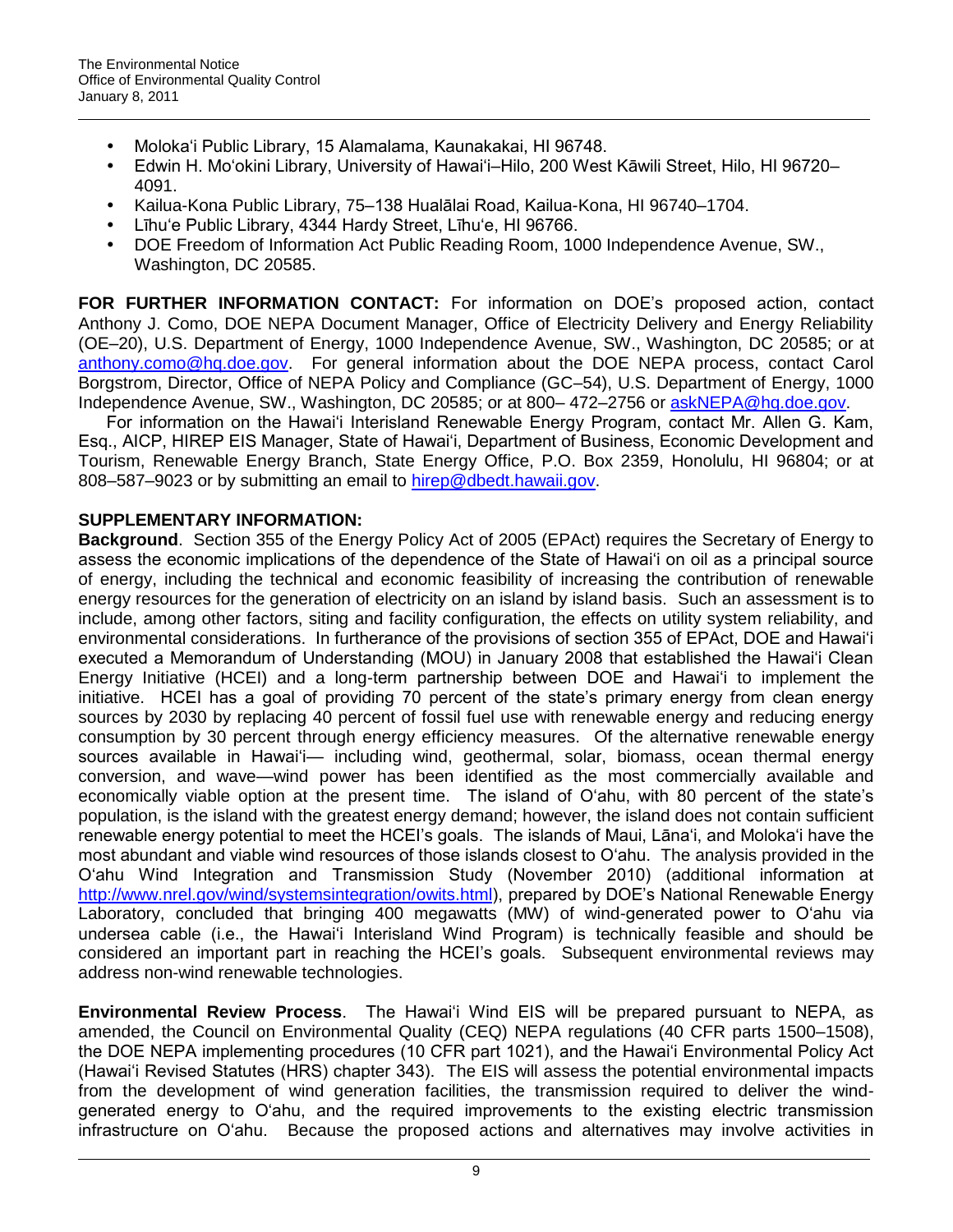floodplains and wetlands, the draft EIS may include a floodplain and wetland assessment prepared in accordance with 10 CFR Part 1022, Compliance with Floodplain and Wetland Environmental Review Requirements. The proposed actions and alternatives will involve undersea transmission cables that will transect federal Outer Continental Shelf waters, where the Department of the Interior's Bureau of Ocean Energy Management, Regulation and Enforcement (BOEMRE) has exclusive authority over right-of-way grants for undersea renewable energy transmission cables.

DOE and Hawai'i invite agencies, Native Hawaiian and other organizations, and members of the public to participate in developing the scope of the EIS—that is, the proposed actions, the range of reasonable alternatives and environmental impacts and other issues to be considered—by submitting written comments and by participating in public scoping meetings that DOE and Hawai'i will conduct jointly. DOE and Hawai'i also invite those agencies with jurisdiction by law or special expertise to be cooperating agencies in EIS preparation.

**DOE Purpose and Need for Agency Action and Proposed Action**. DOE's purpose and need for agency action is to meet its obligations under section 355 of EPAct and the 2008 MOU with Hawai'i to transform the way in which renewable energy and efficiency resources are planned and used in the State. DOE's proposed action is to work with and support Hawai'i in the implementation of the HCEI.

Hawai'i's Purpose and Need for State Action and Proposed Action. Hawai'i's purpose and need for action is to determine how to use its wind energy resources to meet the 2030 goals set forth in the HCEI. Hawai'i's proposed action is to facilitate renewable energy development that will be required for the State of Hawai‗i to meet the HCEI renewable energy goals, including the development of wind resources on the islands of Maui, Lāna‗i, and/or Moloka‗i and the required improvements to the existing electric transmission infrastructure, including undersea cables to transmit renewable energy generation to O'ahu.

**Alternatives**. Alternatives to be analyzed in this EIS include the proposed action, which would provide for the implementation of an oversight program to develop up to 400 MW of wind energy on the Maui County islands of Maui, Lāna‗i, and/or Moloka‗i and transmission of that energy to O‗ahu. A range of wind development projects could be pursued under the proposed action, and include varying power capacities and configurations among the islands, undersea cable corridors and routes, and locational criteria for landing sites (see http:/[/www.hirep-wind.com](http://www.hirep-wind.com/) for additional information including conceptual maps). The EIS will address scenarios under the proposed action that consider a programmatic approach to all wind energy deriving from a single island in Maui County (i.e., Maui, Lāna'i, or Moloka'i) and all wind energy deriving from a combination of generation on two or more islands in Maui County, along with associated programmatic approaches to cable corridors and routes and landing site locations. The EIS will also analyze a no-action alternative.

**Preliminary Identification of Environmental Issues**. The EIS will evaluate the full range of potential environmental, social, cultural, and economic impacts associated with a proposed wind energy program encompassing the islands of Maui, Lāna'i and Moloka'i and use areas on O'ahu. The EIS also will include a cultural impact assessment prepared in accordance with Hawai'i law, specifically Act 50, SLH 2000. The programmatic analysis will identify best management practices, outline regulatory procedures, address mitigation of environmental impacts and support the development of general guidance for major components of an interisland undersea cable energy grid for the transmission of wind energy.

**Public Participation: Scoping, EIS Distribution, Schedule**. As indicated in the **DATES** section, public scoping meetings will be conducted in early 2011. Each scoping meeting will be structured in two parts: first an informal "workshop" discussion period that will not be recorded, then a formal commenting session, which will be transcribed by a court stenographer. The meetings will provide interested parties the opportunity to view exhibits on the HIREP: Wind, ask questions, and submit comments orally or in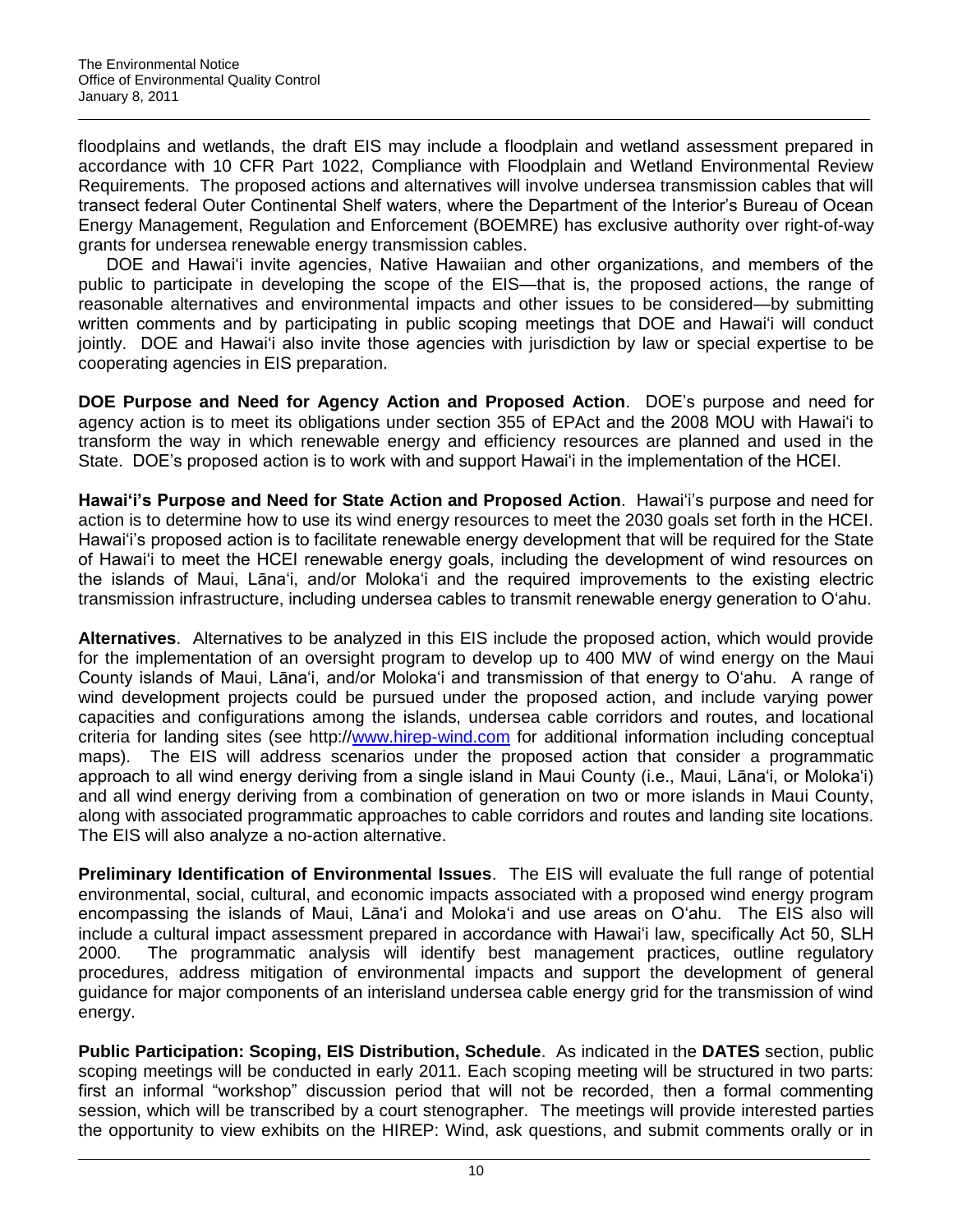writing. Representatives from DOE, Hawai'i, and any cooperating agencies will be available to answer questions and provide additional information to participants. Individuals who submit comments during the scoping process will receive paper or electronic copies of the draft EIS, according to their preference. Persons who do not wish to submit comments or suggestions at this time, but would like to receive a copy of the draft EIS when it is issued should submit a request as provided in the **ADDRESSES** section and include their preference for a paper or electronic copy.

In preparing the draft EIS, DOE and Hawai'i will consider comments received during the scoping period. The agencies plan to issue the draft EIS by October 2011. After the agencies issue the draft EIS, the U.S. Environmental Protection Agency will publish a notice of availability of the draft EIS in the **Federal Register**, which will begin a minimum 45-day public comment period. In addition to and concurrent with this NOI publication in the **Federal Register**, the State of Hawai‗i is preparing a statelevel environmental review notice.

The agencies will announce how to comment on the draft EIS and will hold public hearings during the public comment period, but no sooner than 15 days after the notice of availability is published. In preparing the final EIS, the agencies will respond to comments received on the draft EIS. The agencies plan to issue the final EIS by April 2012. No sooner than 60 days after the Environmental Protection Agency publishes a Notice of Availability of the final EIS, DOE and Hawai'i will each issue its Record of Decision regarding their actions considered in the EIS.

## **Construct Memorial to Commemorate [Kalaupapa Patients, Environmental Assessment](http://parkplanning.nps.gov/)**

The National Park Service (NPS) in partnership with Ka `Ohana O Kalaupapa proposes to build a memorial to honor sufferers of Hansen's disease (leprosy) at Kalawao on the east coast of the Kalaupapa Peninsula. An estimated 8,000 individuals were forcibly separated from their families and sent to the Kalaupapa peninsula between 1866 and 1968 because of the government's isolation policies regarding leprosy. Over the past century and a half , many of these individuals succumbed to the disease, and died. Of these individuals, only 951 have marked gravesites. An additional 279 gravesites have been identified by the National Park Service, but are listed as "unknown."

The environmental Assessment examines two alternative locations for Memorial construction within the former Old Baldwin Boys Home at Kalawao, and a no-action alternative. The Environmental Assessment is now available for public review and comment at the National Park Service website *Planning, Environment, and Public Comment* [\(http://parkplanning.nps.gov/\)](http://parkplanning.nps.gov/). The NPS is providing a 45 day comment period to compensate for the release of the EA during the busy holiday season. Please send comments to Kalaupapa National Historical Park, National Park Service, P.O. Box 2222, Kalaupapa, HI 96742 attn: Leslie Kanoa-Naeole, (808) 567-6802 extension 1101 by February 10, 2011.